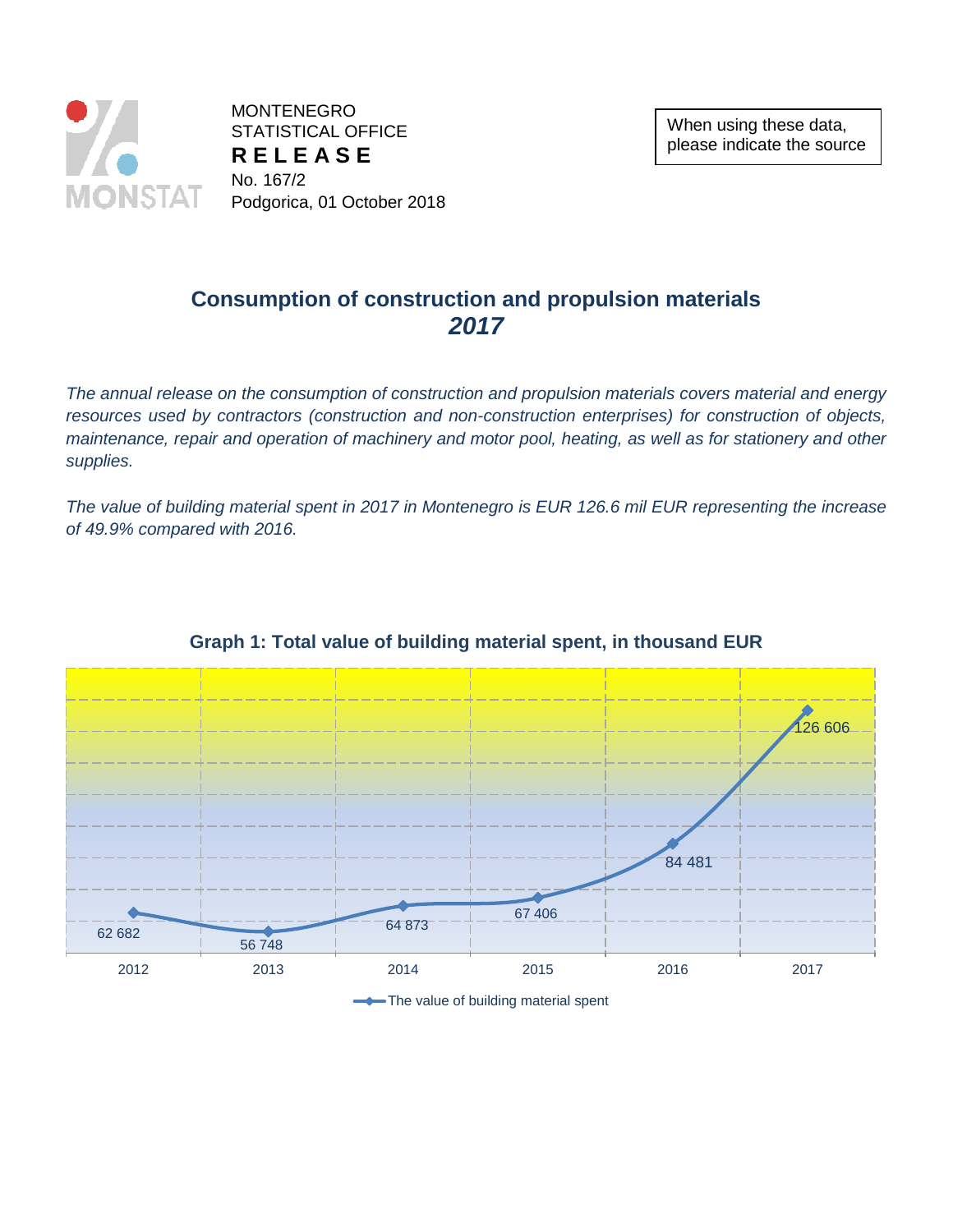|  |  |  | Table 1. Quantity and value of spent building material, Montenegro |
|--|--|--|--------------------------------------------------------------------|
|--|--|--|--------------------------------------------------------------------|

|                                                                                            | Unit of<br>measure<br>ment | 2016                                                |                                                                    | 2017                                                |                                                                    |
|--------------------------------------------------------------------------------------------|----------------------------|-----------------------------------------------------|--------------------------------------------------------------------|-----------------------------------------------------|--------------------------------------------------------------------|
| <b>Type of material</b>                                                                    |                            | <b>Quantity of</b><br>building<br>material<br>spent | <b>Value of</b><br>building<br>material<br>spent, in<br>thousand € | <b>Quantity of</b><br>building<br>material<br>spent | <b>Value of</b><br>building<br>material<br>spent, in<br>thousand € |
| <b>Building elements</b>                                                                   |                            |                                                     |                                                                    |                                                     |                                                                    |
| Solid brick                                                                                | Thous.pcs                  | 1 2 8 6                                             | 259                                                                | 1591                                                | 321                                                                |
| <b>Perforated brick</b>                                                                    | Thous.pcs                  | 1 4 5 0                                             | 400                                                                | 985                                                 | 236                                                                |
| Solid facade brick                                                                         | Thous.pcs                  | 110                                                 | 52                                                                 | 44                                                  | 36                                                                 |
| Hollow clay blocks                                                                         | Thous.pcs                  | 2 5 6 6                                             | 1 0 4 4                                                            | 2065                                                | 941                                                                |
| <b>Facade blocks</b>                                                                       | Thous.pcs                  | 750                                                 | 366                                                                | 701                                                 | 293                                                                |
| Brick and blocks, based on cement, slag and dross                                          | Thous.pcs                  | 1 0 2 5                                             | 475                                                                | 1723                                                | 622                                                                |
| Brick and blocks made from other materials (kermesite,<br>"siporex")                       | Thous.pcs                  | 130                                                 | 36                                                                 | 392                                                 | 126                                                                |
| <b>Elements for ceilings and arches</b>                                                    |                            |                                                     |                                                                    |                                                     |                                                                    |
| Floor bricks and inserting bricks                                                          | Thous.pcs                  | 76                                                  | 42                                                                 | 99                                                  | 66                                                                 |
| Beams, half-assembly and assembly for arches (clay<br>elements)                            | Thous.m                    | 42                                                  | 49                                                                 | 110                                                 | 86                                                                 |
| Blocks for ceilings and arches (on the basis of cement)                                    | Thous.pcs                  | 29                                                  | 19                                                                 | 4                                                   | 3                                                                  |
| <b>Prefabricated elements and finished constructions</b>                                   |                            |                                                     |                                                                    |                                                     |                                                                    |
| Light building boards for outside walls                                                    | m <sup>2</sup>             | 1 6 6 3                                             | 10                                                                 | 1750                                                | 10                                                                 |
| Boards for walls facing                                                                    | m <sup>2</sup>             | 1 4 7 6                                             | 59                                                                 | 1444                                                | 66                                                                 |
| Light building boards for partition walls                                                  | m <sup>2</sup>             | 14 8 16                                             | 247                                                                | 20 652                                              | 456                                                                |
| Light building boards for ceilings                                                         | m <sup>2</sup>             | 9 2 5 3                                             | 100                                                                | 9719                                                | 157                                                                |
| Light building isolation boards                                                            | m <sup>2</sup>             | 10 985                                              | 150                                                                | 12 2 2 2                                            | 201                                                                |
| Plaster boards, all types                                                                  | m <sup>2</sup>             | 67 555                                              | 377                                                                | 158 781                                             | 952                                                                |
| Other steel constructions, all types (roofs, pillars, frames,<br>scaffoldings and similar) | t                          | 1 1 1 2                                             | 270                                                                | 1 3 6 3                                             | 465                                                                |
| Building constructions and prefabricated elements for civil<br>engineering                 | t                          | 7661                                                | 455                                                                | 9 9 0 0                                             | 504                                                                |
| High buildings prefabricated constructions elements                                        | t                          | 81                                                  | 17                                                                 | 31                                                  | 10                                                                 |
| Wooden construction (finished roof constructions)                                          | m <sup>3</sup>             | 492                                                 | 98                                                                 | 100                                                 | 20                                                                 |
| <b>Binder material</b>                                                                     |                            |                                                     |                                                                    |                                                     |                                                                    |
| Quicklime                                                                                  |                            | 648                                                 | 133                                                                | 714                                                 | 144                                                                |
| Lime, hydrated                                                                             | t                          | 815                                                 | 185                                                                | 1676                                                | 210                                                                |
| Plaster, baked                                                                             | t                          | 998                                                 | 123                                                                | 1 0 0 5                                             | 141                                                                |
| Portland cement                                                                            | t                          | 21 839                                              | 2 2 1 5                                                            | 22 030                                              | 2 4 0 7                                                            |
| Cement, other types                                                                        | t                          | 9826                                                | 827                                                                | 16 28 6                                             | 1 6 3 2                                                            |
| Plastic building materials                                                                 | t                          | 975                                                 | 419                                                                | 1 1 5 0                                             | 511                                                                |
| Cement mortars, all types                                                                  | m <sup>3</sup>             | 6 1 6 4                                             | 413                                                                | 10 474                                              | 628                                                                |
| Concrete, fresh                                                                            | m <sup>3</sup>             | 257 146                                             | 16 348                                                             | 350 727                                             | 26 4 54                                                            |
| Asphalt                                                                                    | t                          | 134 209                                             | 10913                                                              | 143 340                                             | 13 649                                                             |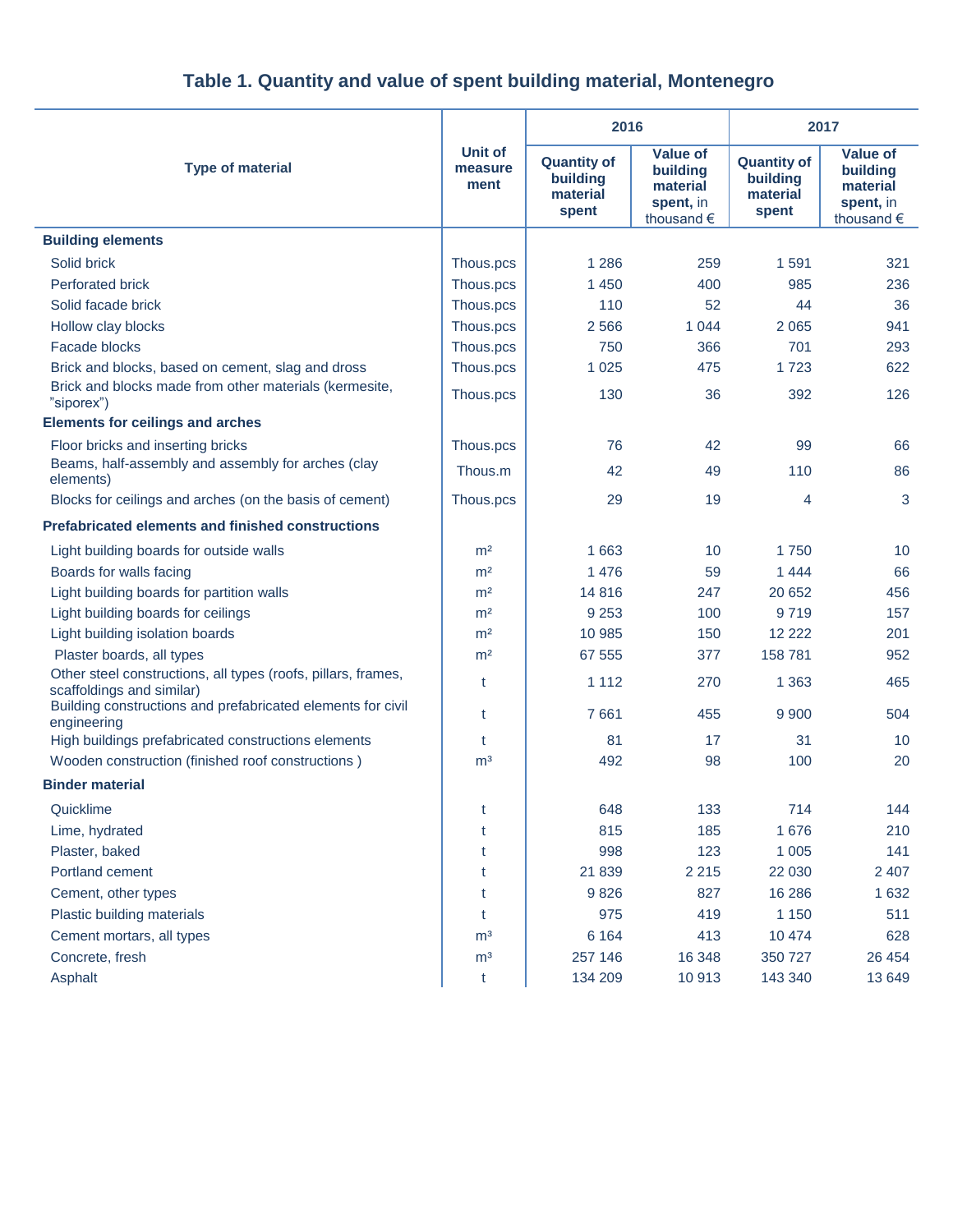## **Table 1. Quantity and value of spent building material, Montenegro**

/continue/

|                                                                             |                                   | 2016                                                |                                                                             | 2017                                                |                                                                             |
|-----------------------------------------------------------------------------|-----------------------------------|-----------------------------------------------------|-----------------------------------------------------------------------------|-----------------------------------------------------|-----------------------------------------------------------------------------|
| <b>Type of material</b>                                                     | <b>Unit of</b><br>measure<br>ment | <b>Quantity of</b><br>building<br>material<br>spent | <b>Value of</b><br>building<br>material<br>spent, in<br>thousand $\epsilon$ | <b>Quantity of</b><br>building<br>material<br>spent | <b>Value of</b><br>building<br>material<br>spent, in<br>thousand $\epsilon$ |
| Aggregates and profiled material of stone                                   |                                   |                                                     |                                                                             |                                                     |                                                                             |
| Profiled material of stone (curb stone, fence, stone cube, etc.)            | m <sup>3</sup>                    | 140                                                 | 66                                                                          | 460                                                 | 138                                                                         |
| Crashed technical stone and marble, all types                               | m <sup>3</sup>                    | 1557                                                | 120                                                                         | 1 2 3 7                                             | 112                                                                         |
| Broken stone and small size stone                                           | m <sup>3</sup>                    | 18720                                               | 318                                                                         | 22 701                                              | 491                                                                         |
| Aggregates for concrete                                                     | m <sup>3</sup>                    | 248 907                                             | 3557                                                                        | 392 688                                             | 6 1 3 8                                                                     |
| Gravel                                                                      | m <sup>3</sup>                    | 46 008                                              | 843                                                                         | 55 826                                              | 1 2 3 7                                                                     |
| Sand                                                                        | m <sup>3</sup>                    | 46 695                                              | 630                                                                         | 55 349                                              | 856                                                                         |
| Terrazzo- granulates                                                        | t                                 | 200                                                 | 4                                                                           | 100                                                 | 2                                                                           |
| <b>Reinforcing and attaching material</b>                                   |                                   |                                                     |                                                                             |                                                     |                                                                             |
| Concrete steel                                                              | t                                 | 12 602                                              | 4 0 6 2                                                                     | 19880                                               | 11 181                                                                      |
| Wire, black and galvanized                                                  | kg                                | 45 547                                              | 234                                                                         | 75 099                                              | 473                                                                         |
| Other iron sections, heavy, medium and light                                | t                                 | 754                                                 | 434                                                                         | 771                                                 | 449                                                                         |
| Various elements for reinforced concrete (reinforcing nets,<br>wall canvas) | t                                 | 15 5 19                                             | 6414                                                                        | 19 163                                              | 7 385                                                                       |
| <b>Nails</b>                                                                | kg                                | 96 449                                              | 174                                                                         | 121 984                                             | 327                                                                         |
| <b>Timber</b>                                                               |                                   |                                                     |                                                                             |                                                     |                                                                             |
| Timber, conifer (sawn, hewn)                                                | m <sup>3</sup>                    | 12786                                               | 1526                                                                        | 10 232                                              | 1 4 1 0                                                                     |
| Timber, conifer (round)                                                     | m <sup>3</sup>                    | 3714                                                | 68                                                                          | 4779                                                | 136                                                                         |
| Timber, deciduous (sawn and hewn)                                           | m <sup>3</sup>                    | 3860                                                | 274                                                                         | 2855                                                | 208                                                                         |
| Timber, deciduous (round)                                                   | m <sup>3</sup>                    | 911                                                 | 380                                                                         | 930                                                 | 388                                                                         |
| Boards for panelling                                                        | m <sup>3</sup>                    | 24 844                                              | 719                                                                         | 26 574                                              | 737                                                                         |
| Mining wood                                                                 | m <sup>3</sup>                    | 148                                                 | 20                                                                          | 141                                                 | 19                                                                          |
| <b>Isolation material and coatings</b>                                      |                                   |                                                     |                                                                             |                                                     |                                                                             |
| Roofing boards, all types                                                   | roll                              | 4 3 0 7                                             | 141                                                                         | 3 0 6 0                                             | 101                                                                         |
| Bitumen, bitulit, bituminous jute, strips, matters, emulsions               | t                                 | 20733                                               | 1 0 6 1                                                                     | 24 7 32                                             | 1553                                                                        |
| Expanded polystyrene                                                        | kg                                | 59 965                                              | 214                                                                         | 82 286                                              | 589                                                                         |
| Other isolation materials (glass wool, mineral wool. etc.)                  | t                                 | 671                                                 | 319                                                                         | 1 1 4 9                                             | 498                                                                         |
| Paints (all types), varnishes, enamels, dissolvent etc.                     | kg                                | 76 637                                              | 201                                                                         | 88 122                                              | 377                                                                         |
| <b>Roofing material</b>                                                     |                                   |                                                     |                                                                             |                                                     |                                                                             |
| Corrugated and plane sheets of "salonite" and asbestos                      | m <sup>3</sup>                    | 758                                                 | 10                                                                          | 2758                                                | 35                                                                          |
| Plane, corrugated and interlocking title                                    | Thous.pcs                         | 760                                                 | 502                                                                         | 1 1 3 4                                             | 589                                                                         |
| Other roofing material (concrete tiles, plastic boards)                     | m <sup>2</sup>                    | 6622                                                | 135                                                                         | 4 9 4 2                                             | 123                                                                         |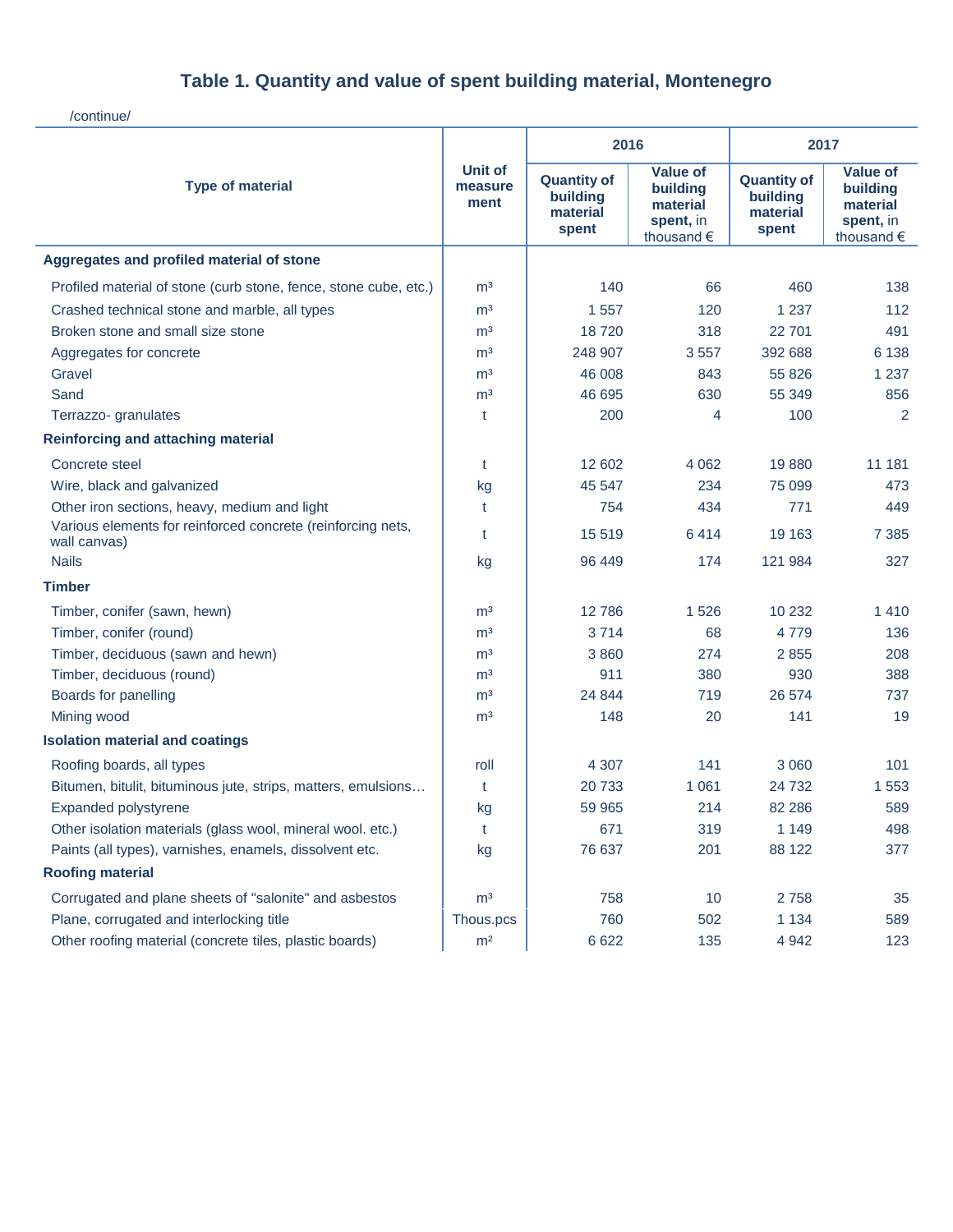## **Table 1. Quantity and value of spent building material, Montenegro**

/continue/

|                                                                                               | <b>Unit of</b><br>measure<br>ment | 2016                                                |                                                                    | 2017                                                |                                                                    |
|-----------------------------------------------------------------------------------------------|-----------------------------------|-----------------------------------------------------|--------------------------------------------------------------------|-----------------------------------------------------|--------------------------------------------------------------------|
| <b>Type of material</b>                                                                       |                                   | <b>Quantity of</b><br>building<br>material<br>spent | <b>Value of</b><br>building<br>material<br>spent, in<br>thousand € | <b>Quantity of</b><br>building<br>material<br>spent | <b>Value of</b><br>building<br>material<br>spent, in<br>thousand € |
| <b>Material for floor wall covering</b>                                                       |                                   |                                                     |                                                                    |                                                     |                                                                    |
| Vinyl and asbestos boards and other artificial flooring masses                                | t                                 | 8                                                   | 14                                                                 | 6                                                   | 8                                                                  |
| Ceramic titles (wall, floor and facade)                                                       | m <sup>2</sup>                    | 95 935                                              | 912                                                                | 109 626                                             | 1731                                                               |
| Ceramic and marble facing boards                                                              | m <sup>2</sup>                    | 10 4 25                                             | 351                                                                | 11 4 10                                             | 439                                                                |
| Tiles of grinded stone and marble                                                             | m <sup>2</sup>                    | 693                                                 | 12                                                                 | 2 3 8 0                                             | 59                                                                 |
| Terrazzo boards                                                                               | m <sup>2</sup>                    | 669                                                 | 10                                                                 | 691                                                 | 11                                                                 |
| Plywood, panel, fibreboard and other wood based boards                                        | m <sup>2</sup>                    | 5 0 0 0                                             | 30                                                                 | 5 6 5 0                                             | 33                                                                 |
| Parquet (breech, oak and other)                                                               | m <sup>2</sup>                    | 32 504                                              | 644                                                                | 33 577                                              | 827                                                                |
| Laminated parquet                                                                             | m <sup>2</sup>                    | 17 339                                              | 562                                                                | 15 606                                              | 504                                                                |
| Ceiling and wall panelling                                                                    | m <sup>2</sup>                    | 4910                                                | 79                                                                 | 7620                                                | 151                                                                |
| Plastic boards for walls                                                                      | m <sup>2</sup>                    | 443                                                 | 10                                                                 | 431                                                 | 9                                                                  |
| Wallpapers, all types                                                                         | m <sup>2</sup>                    | 862                                                 | 37                                                                 | 941                                                 | 42                                                                 |
| Material for plumping, sewerage system, heating,<br>ventilation, for sanitary facilities      |                                   |                                                     |                                                                    |                                                     |                                                                    |
| Pipes, seamless                                                                               | kg                                | 6 1 4 1                                             | 47                                                                 | 6842                                                | 59                                                                 |
| Pipes, seamed                                                                                 | kg                                | 76 400                                              | 151                                                                | 77 945                                              | 156                                                                |
| Cast iron pipes and fittings                                                                  | kg                                | 21 7 25                                             | 108                                                                | 22 976                                              | 127                                                                |
| Pipes, plastic, all types                                                                     | kg                                | 139 283                                             | 749                                                                | 192 284                                             | 838                                                                |
| Pipe fittings and flanges                                                                     | kg                                | 44 734                                              | 153                                                                | 69 40 5                                             | 319                                                                |
| Ceramics, sewage tubes                                                                        | t                                 | 3                                                   | 5                                                                  | $\overline{7}$                                      | 27                                                                 |
| Asbestos - cement pipes                                                                       | t                                 | 90                                                  | 11                                                                 | 77                                                  | 9                                                                  |
| Pipes, concrete, all types                                                                    | t                                 | 18827                                               | 979                                                                | 24 189                                              | 1 1 0 7                                                            |
| Ceramics, sanitary                                                                            | piece                             | 14 2 6 2                                            | 431                                                                | 14 913                                              | 472                                                                |
| Sanitary equipment, of plate and cast iron                                                    | piece                             | 105                                                 | 3                                                                  | 250                                                 | 9                                                                  |
| Plastics sanitary equipment                                                                   | piece                             | 2 1 6 9                                             | 96                                                                 | 2 3 0 1                                             | 102                                                                |
| Other ceramic for construction (titles for stoves and<br>fireplaces, technical ceramic, etc.) | piece                             | 374                                                 | 39                                                                 | 449                                                 | 50                                                                 |
| <b>Heating furnaces</b>                                                                       | piece                             | 32                                                  | 44                                                                 | 25                                                  | 32                                                                 |
| Radiators, all types                                                                          | m <sup>2</sup>                    | 2 4 5 1                                             | 123                                                                | 2 5 8 5                                             | 188                                                                |
| <b>Material for power supply installations</b>                                                |                                   |                                                     |                                                                    |                                                     |                                                                    |
| Ropes and wires, copper                                                                       | kg                                | 10 230                                              | 124                                                                | 17727                                               | 216                                                                |
| Wire, of aluminium and aluminium alloys                                                       | kg                                | 10 540                                              | 165                                                                | 10 130                                              | 165                                                                |
| Ropes, of aluminium and Ferro - aluminium                                                     | kg                                | 502                                                 | 10                                                                 | 500                                                 | 10                                                                 |
| Conductors, insulated (poly - vinyl chloride, rubber etc.)                                    | m                                 | 36 206                                              | 138                                                                | 45 411                                              | 271                                                                |
| Cables, all types                                                                             | m                                 | 720 487                                             | 1 4 0 9                                                            | 533 476                                             | 1 4 0 3                                                            |
| Installation material (switches, plugs, boxes, lamp holders)                                  | Eur, thous.                       |                                                     | 377                                                                |                                                     | 305                                                                |
| Electric insulators, all types                                                                | t                                 | 138                                                 | 108                                                                | 108                                                 | 96                                                                 |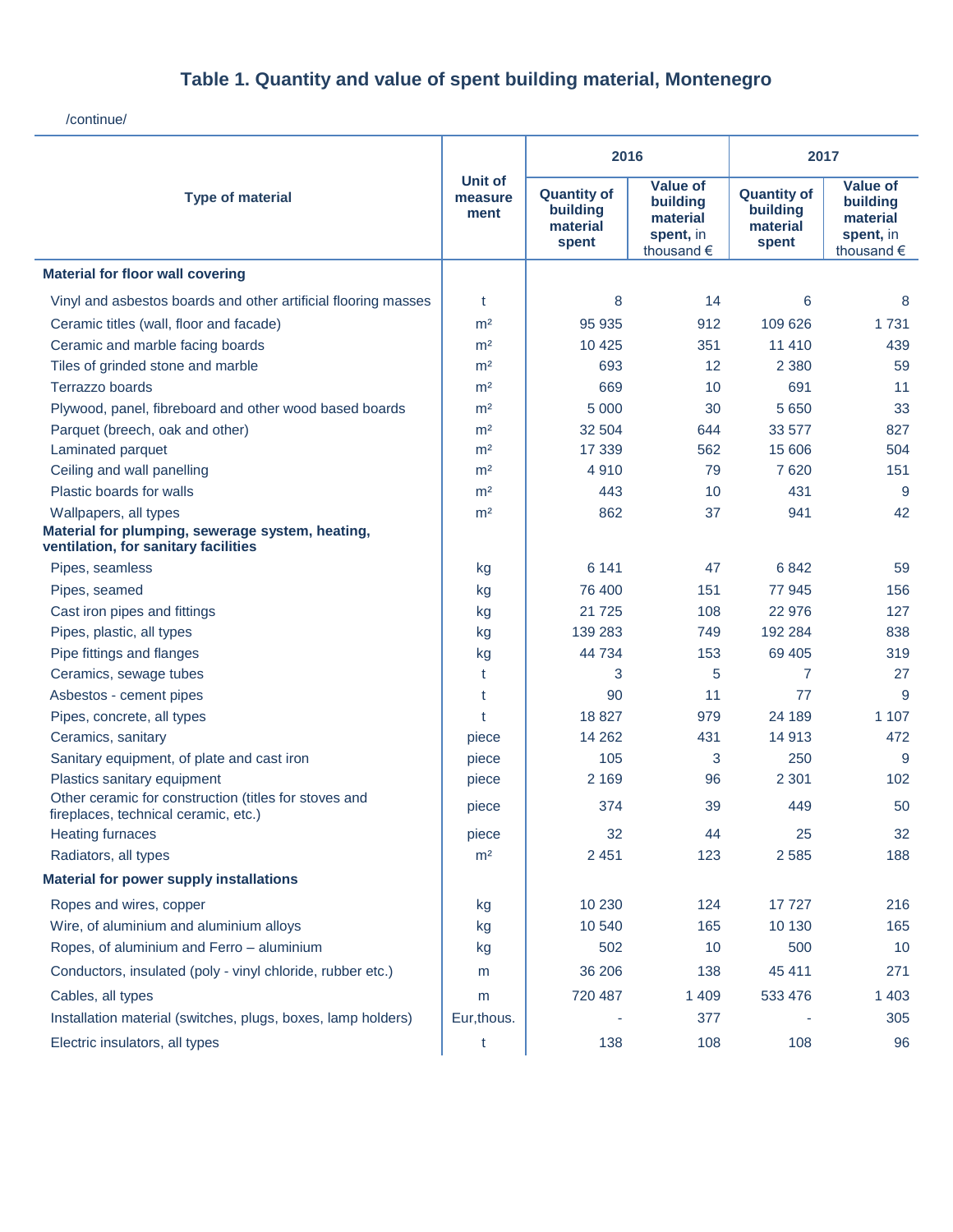# **Table 1. Quantity and value of spent building material, Montenegro**

/continue/

|                                                                                                                   |                            | 2016                                                |                                                                             | 2017                                                |                                                                             |
|-------------------------------------------------------------------------------------------------------------------|----------------------------|-----------------------------------------------------|-----------------------------------------------------------------------------|-----------------------------------------------------|-----------------------------------------------------------------------------|
| <b>Type of material</b>                                                                                           | Unit of<br>measure<br>ment | <b>Quantity of</b><br>building<br>material<br>spent | <b>Value of</b><br>building<br>material<br>spent, in<br>thousand $\epsilon$ | <b>Quantity of</b><br>building<br>material<br>spent | <b>Value of</b><br>building<br>material<br>spent, in<br>thousand $\epsilon$ |
| Other material and elements for incorporating                                                                     |                            |                                                     |                                                                             |                                                     |                                                                             |
| Rails and accessories                                                                                             | t                          | 44                                                  | 52                                                                          | 47                                                  | 56                                                                          |
| Plates and sheets, black                                                                                          | kg                         | 26 283                                              | 28                                                                          | 38 509                                              | 30                                                                          |
| Zinc galvanized plates and sheets                                                                                 | kg                         | 57 146                                              | 212                                                                         | 57 077                                              | 225                                                                         |
| Aluminium plates and sheets                                                                                       | kg                         | 4 0 0 2                                             | 12                                                                          | 4 0 0 0                                             | 14                                                                          |
| Glass, heat insulation                                                                                            | m <sup>2</sup>             | 2 0 0 0                                             | 47                                                                          | 2 0 0 0                                             | 48                                                                          |
| Glass sheets, other types                                                                                         | m <sup>2</sup>             | 5 5 6 0                                             | 39                                                                          | 11 300                                              | 92                                                                          |
| Non-ferrous metals joinery (windows, doors, blinds)                                                               | t                          | 24                                                  | 21                                                                          | 26                                                  | 21                                                                          |
| Building metal elements (iron sheet pipes and chimneys,<br>steel windows, doors, Venetian blinds)                 | $\mathbf t$                | 39                                                  | 30                                                                          | 31                                                  | 26                                                                          |
| Doors and windows, wooden, all types                                                                              | piece                      | 8 5 0 1                                             | 1 2 3 6                                                                     | 4988                                                | 1 0 2 2                                                                     |
| Material for fitting in (built-in furniture, window blinds)                                                       | <b>EUR</b><br>thousand     |                                                     | 82                                                                          |                                                     | 99                                                                          |
| Other material not mentioned elsewhere (for repairs,<br>machinery and vehicles maintenance, stationery and other) | <b>EUR</b><br>thousand     |                                                     | 403                                                                         |                                                     | 615                                                                         |
| <b>Consumed power material</b>                                                                                    |                            |                                                     |                                                                             |                                                     |                                                                             |
| <b>Bitumen</b>                                                                                                    | t                          | 4 8 0 9                                             | 1 7 3 3                                                                     | 9 2 7 3                                             | 3 0 3 0                                                                     |
| Motor petrol for transport                                                                                        | t                          | 89                                                  | 109                                                                         | 525                                                 | 904                                                                         |
| Motor petrol for drive                                                                                            | t                          | 15                                                  | 15                                                                          | 62                                                  | 74                                                                          |
| Diesel petrol for transport                                                                                       | t                          | 9 0 5 3                                             | 7535                                                                        | 17798                                               | 15775                                                                       |
| Diesel petrol for drive                                                                                           | t                          | 3872                                                | 3629                                                                        | 4 3 0 7                                             | 3892                                                                        |
| Gas/Diesel oil and fuel oil                                                                                       | t                          | 408                                                 | 367                                                                         | 933                                                 | 790                                                                         |
| Coal, all types                                                                                                   | t                          | 16                                                  | 8                                                                           | 2                                                   | -1                                                                          |
| Other petroleum products                                                                                          | t                          | 10                                                  | 20                                                                          | 1                                                   | 2                                                                           |
| Other fuels                                                                                                       |                            | 4 7 9 3                                             | 10                                                                          | 4825                                                | 11                                                                          |
| Electricity                                                                                                       | <b>MWh</b>                 | 23 8 10                                             | 2 4 3 5                                                                     | 31 033                                              | 3 2 0 5                                                                     |